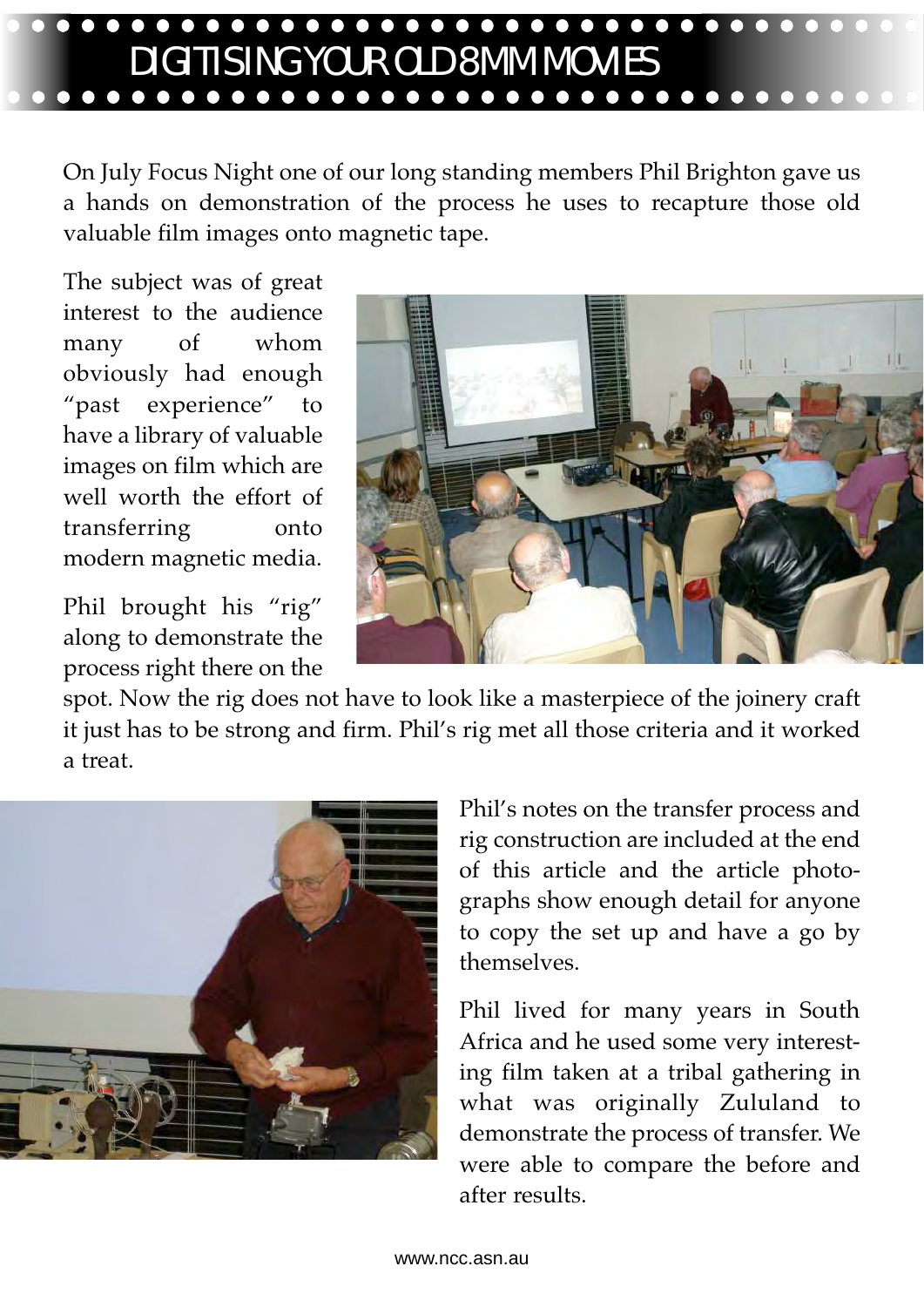# DIGITISING YOUR OLD 8MM MOVIES

The finished result was very good with almost no loss of image quality or "flicker", well done Phil.

Phil was also active in a filmmaker club in South Africa and after a bit of encouragement he agreed to entertain us with some of the club short films. As is Phil's style the films were of comical genre (content not to be taken too seriously) and delightfully entertaining.

Well done Phil thanks for a very entertaining and useful presentation.

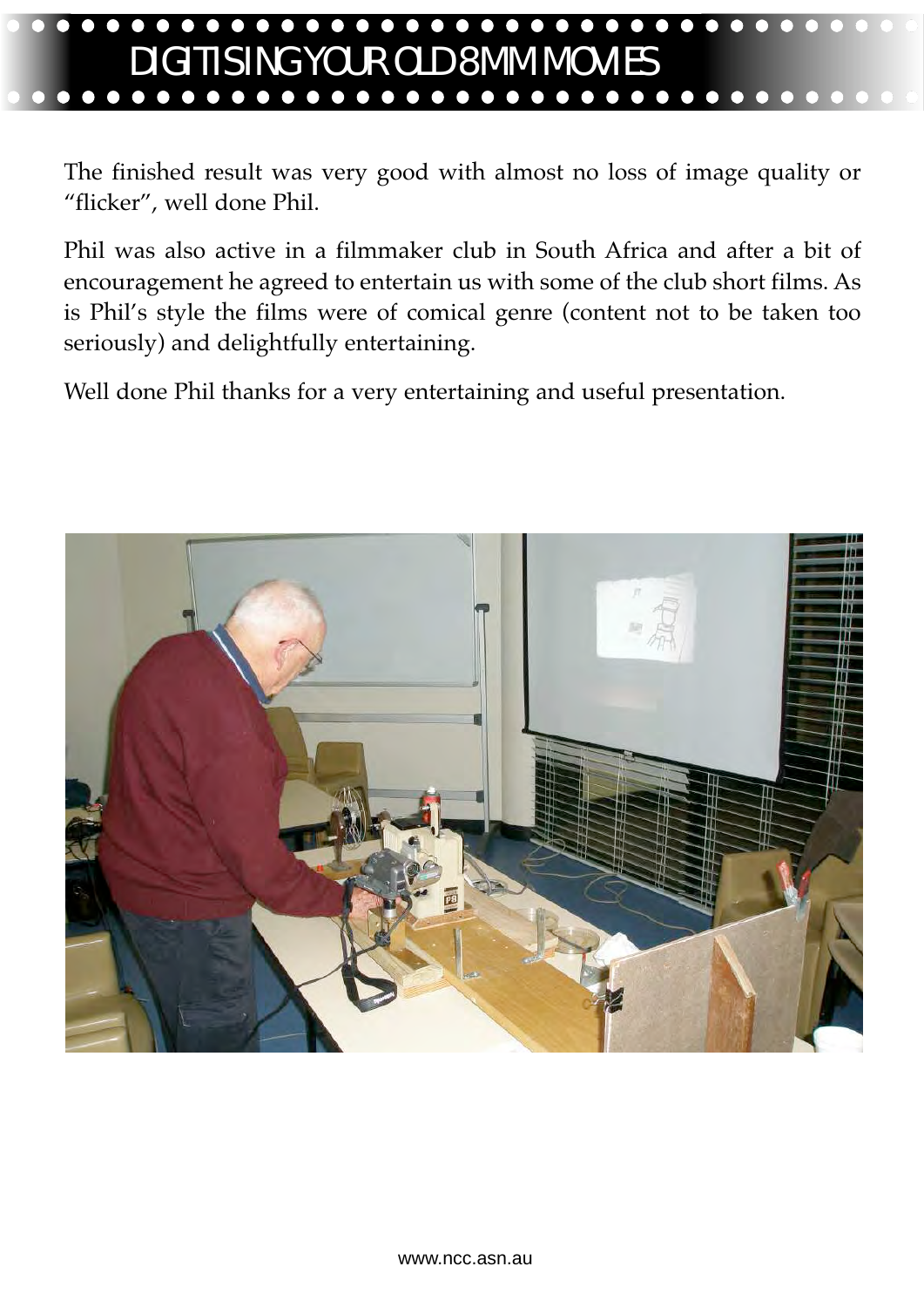# $\bullet\bullet\bullet$ DIGITISING YOUR OLD 8MM MOVIES

## **Notes on copying to tape from 8mm film**

1 Ensure that the film to be copied is in good condition for screening; i.e. free from breaks in the perforations and all splices secure.

2 Lubricate the film to assist its passage through the projector. This will also clean the film at the same time.



4 The projection screen should have a clean white non-glossy flat surface. I use a sheet of A4 copy paper, I have also used white blotting paper with good results.

### **Items Required:**

- 1 A variable speed projector with a three bladed shutter
- 2 A spray can of lubricant, 'Mr Sheen' furniture polish seems to work well.
- 3 A pair of film rewinds. Preferably with one of them geared-up.

4 Pass the film around a revolving drum of at least beer can size after lubrication to extend the length of film loop in air and thus allow lubricant air drying time.

5 Your video camera with a suitable mounting bracket. I tend to leave the setting on 'Auto', not everyone's choice, in any case you ca experiment with your own set up. If your camera has an external mike jack you can insert a blank plug to mute the on board mike and avoid picking up the annoying projector noise.

6 A solid board on which to rigidly mount the various items. The one that I use is about one and a half metres long by half a metre wide.

7 Clean hands and a degree of patience!

### **Some general notes on the actual operation:**

A three bladed shutter is required in the projector in order to get a closer match of the film 'flicker' to that of the tape transport. It will be found that quite a small